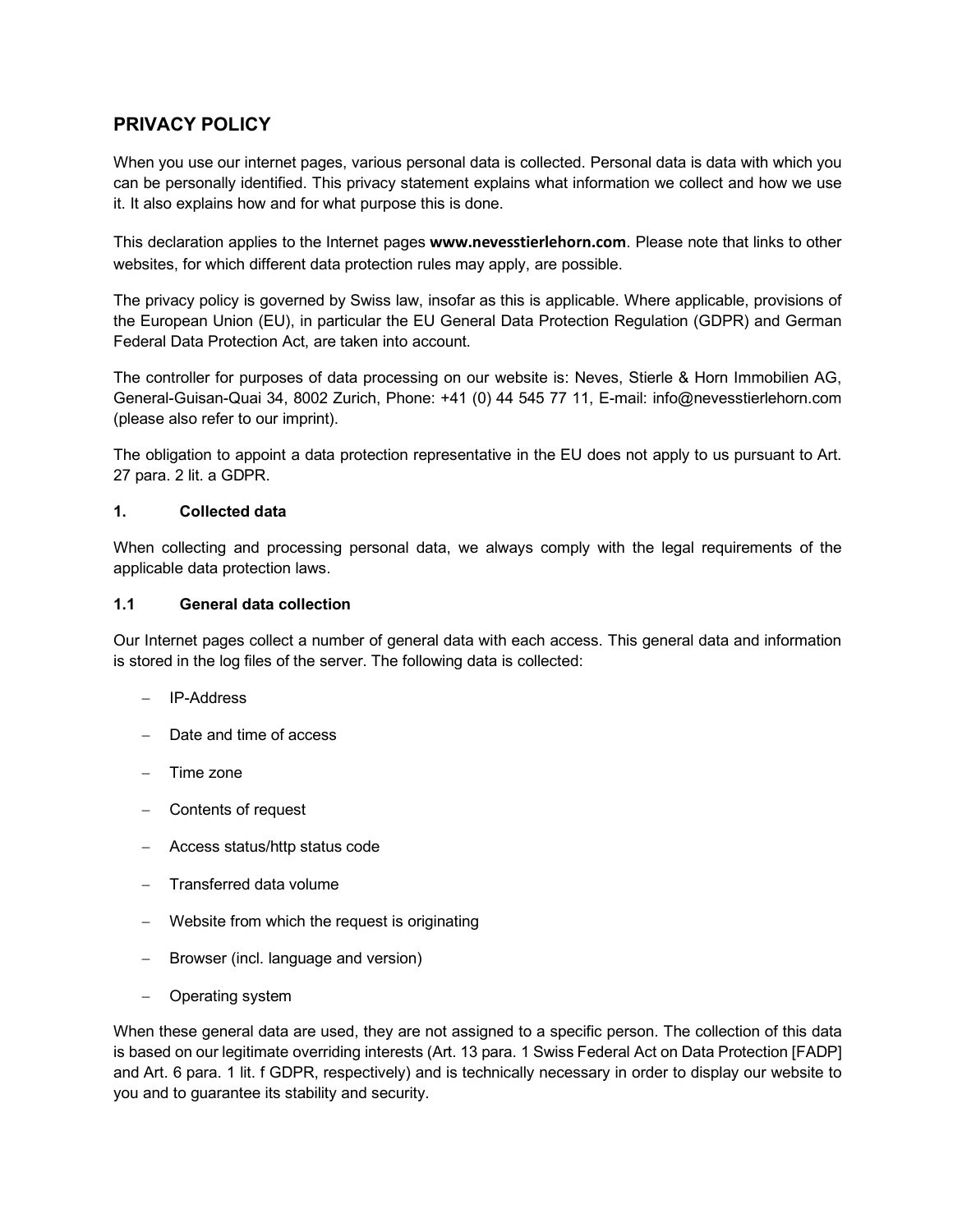## **1.2 Contacting us and contact form**

If you contact us via the e-mail address provided and/or via the contact form provided, we will always treat the data you provide in accordance with the applicable data protection regulations. The data you provide will only be used to process your request. The processing of your data is based on our legitimate overriding interests in responding to your inquiry (Art. 13 para. 1 FADP and Art. 6 para. 1 lit. f GDPR, respectively). If the purpose of the e-mail contact is to conclude a contract, the additional legal basis for data processing is the conclusion of the contract (Art. 13 para. 1 FADP and Art. 6 para. 1 lit. b GDPR, respectively).

### **2. Cookies**

Our website uses so-called cookies, which are small text files that are stored on your computer and can be retrieved there again. Cookies are used to enable you to register for our services and to personalize the website for you. For this purpose, our website is supported by cookies, which collect information about your IP address, the time and duration of your visit, the number of your visits, the use of forms, your search settings, your display view, your settings for favorites on our website

The storage time of the cookies varies depending on whether they are transient or persistent cookies.

- Transient cookies are automatically deleted when you close your browser. These include, in particular, session cookies. These save a session ID, which can be used to assign various requests from your browser to the joint session. This enables your computer to be recognised when you return to our website. The session cookies are deleted when you close your browser.
- Persistent cookies are automatically deleted after a specified period, which may vary depending on the cookie. You can manually delete these cookies at any time in the security settings of your browser.

You can prevent the use of cookies by our website at any time by means of an appropriate setting in your internet browser and thus permanently object to the use of cookies. Furthermore, cookies that have already been stored can be deleted at any time via your internet browser or other software programs. If you deactivate the use of cookies in your browser, it is possible that certain functions of our website become unavailable.

The use of cookies is based on our legitimate overriding interest in simplifying the use of our website and being able to continually improve its content (Art. 13 para. 1 FADP and Art. 6 para. 1 lit. f GDPR, respectively).

#### **3. Web-Tracking**

We use Google Analytics on our website, a web analysis service provided by Google Ireland Ltd, Gordon House, Barrow Street, Dublin 4, Ireland ("Google"). Google Analytics uses cookies to help the website analyze how users use the site. The information generated by the cookie about your use of the website will be transmitted in anonymous form to and stored by Google on servers in the United States. Thanks to anonymization, this data cannot be assigned to any specific person. Google will process this information for the purpose of evaluating the use of the website, compiling reports on user activity and providing other services relating to website activity and internet usage. Google may transfer this information to third parties.

The analysis activity is based on our legitimate overriding interest in constantly improving our website and its user-friendliness (Art. 13 para. 1 FADP and Art. 6 para. 1 lit. f GDPR, respectively).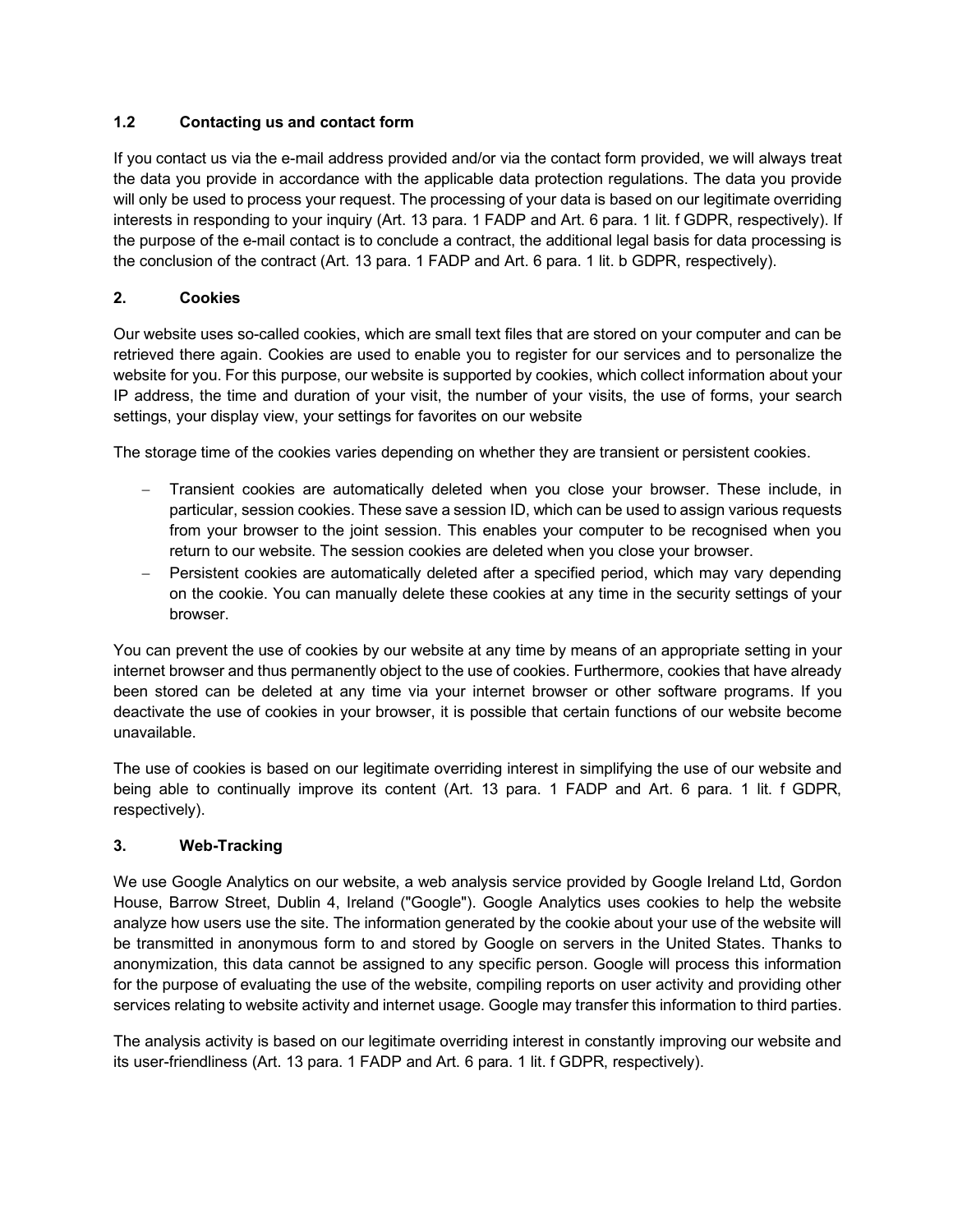You can prevent Google from collecting the data generated by the cookie and related to your use of the website (including your IP address) and Google from processing this data by downloading and installing the browser plug-in available under the following link: http://tools.google.com/dlpage/gaoptout?hl=de.

Google is certified under the Privacy Shield Agreement and thereby guarantees to maintain an adequate level of data protection to that in the EU

(https://www.privacyshield.gov/participant?id=a2zt000000001L5AAI&status=Active).

or more information on data processing by Google, please refer to Google's privacy policy: http://www.google.de/intl/de/policies/privacy

## **4. Google Maps**

We can use a plug-in of the Internet service Google Maps on our website. Google Maps is operated by Google Ireland Ltd, Gordon House, Barrow Street, Dublin 4, Ireland ("Google"). When you use Google Maps on our website, information about the use of this website (including IP address) is transmitted to and stored on a Google server in the USA. We have no knowledge of the exact content of the data transmitted, nor of its use by Google. Google may transfer this information to third parties where required to do so by law, or where such third parties process the information on Google's behalf. If you deactivate Javascript in your browser, you prevent the execution of Google Maps. However, you will then not be able to use any Google map displayed on our website. You can find out more about the data protection regulations and terms of use for Google Maps here: https://www.google.com/intl/de\_de/help/terms\_maps.html

The provision of Google Maps on our website serves the user friendliness and easier localization of our location and thus to our legitimate overriding interests (Art. 13 para. 1 FADP and Art. 6 para. 1 lit. f GDPR, respectively).

## **5. Social Media Plug-ins and Tools**

We currently use the social media plug-ins and tools listed in the following table. When you visit our websites, the data mentioned in section 1.1 of this declaration may be transmitted to the plug-in providers without further notice. The plug-in provider stores the data collected about you as usage profiles and uses these for the purposes of advertising, market research and/or the design of its website.

We have no influence on the collected data and data processing operations of the plug-in providers. These are subject to the respective privacy policies of the third-party providers. Further information on the purpose and scope of data collection and processing by the plug-in provider can be found in the following privacy policies of these providers.

The data processing via the plug-in providers is based on our legitimate overriding interest in improving the user-friendliness of our website and facilitating the sharing of content for the user (Art. 13 para. 1 FADP and Art. 6 para. 1 lit. f GDPR, respectively).

| Plug-in/tool | <b>Privacy policy</b>                         |
|--------------|-----------------------------------------------|
| Facebook     | https://www.facebook.com/about/privacy        |
| Instagram    | https://help.instagram.com/519522125107875    |
| LinkedIn     | https://www.linkedin.com/legal/privacy-policy |

#### **6. Newsletter**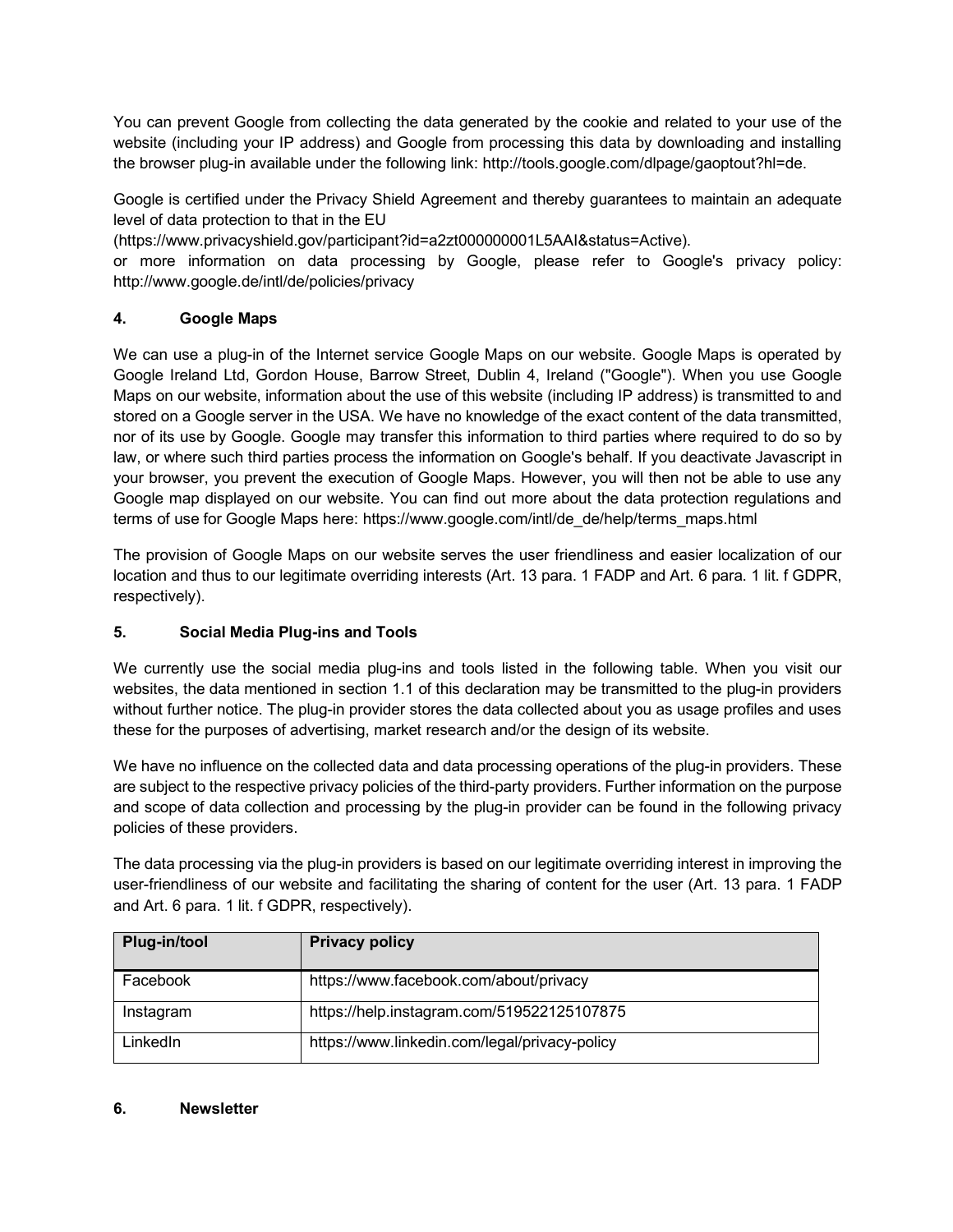With your consent (Art. 13 para. 1 FADP and Art. 6 para. 1 lit. a GDPR, respectively), you can subscribe to our newsletter, with which we inform you about our current interesting offers. To subscribe to our newsletter, we use the so-called double opt-in procedure. This means that after your registration we will send you an e-mail to the given e-mail address in which we will ask you to confirm that you wish to receive the newsletter. The only mandatory information for sending the newsletter is your e-mail address, which we store after your registration.

You can revoke your consent to receive the newsletter at any time and unsubscribe from the newsletter. You can cancel or unsubscribe by clicking on the link provided in every newsletter e-mail or by sending an e-mail to info@nevesstierlehorn.com.

Furthermore, we can send you our newsletter within the framework of your user or contractual relationship (Art. 13 para. 1 FADP and Art. 6 para. 1 lit. b GDPR, respectively). You can unsubscribe from the newsletter at any time by clicking on the link provided in every newsletter e-mail, by sending an e-mail to info@nevesstierlehorn.com or by sending a message to the contact details given in the imprint.

To send our newsletter we use *Mailchimp*, a service of the third-party provider The Rocket Science Group LLC, 675 Ponce de Leon Ave NE Suite 5000, Atlanta GA-30308, USA (Mailchimp). If you subscribe to our newsletter, your details may be sent to Mailchimp. You can find out more about data processing by Mailchimp from the respective privacy policy: https://mailchimp.com/legal/. Mailchimp is certified under the Privacy Shield Agreement with Switzerland and the EU. The Privacy Shield agreement guarantees an adequate level of data protection. More information can be found at the following link: https://www.privacyshield.gov

## **7. Registration**

On our website, we offer users the opportunity to register in our customer center by entering certain personal data. The data is entered into an input mask and transmitted to us and stored. The data will not be passed on to third parties. The data collected is derived from the respective input mask. As part of the registration process, your consent to the processing of this data will be obtained.

A registration of the user can be necessary for the provision of certain contents and services on our website or for the fulfilment of a contract with the user or for the implementation of pre-contractual measures (Art. 13 para. 1 FADP and Art. 6 para. 1 lit. b GDPR, respectively).

#### **8. Data transfer**

We may use external processors for the processing of personal data. They are subject to the same strict data protection regulations.

#### **9. Storage periods**

The personal data which we process about you within the framework of our web presence will be deleted or blocked as soon as the processing purpose no longer applies. In addition, the data may be stored if this is required by law. Blocking or deletion of the data can also be postponed until the relevant limitation and retention periods have expired and insofar as the data is still required for the conclusion or performance of a contract.

## **10. Your rights**

You have the following rights towards us with regard to personal data concerning you: